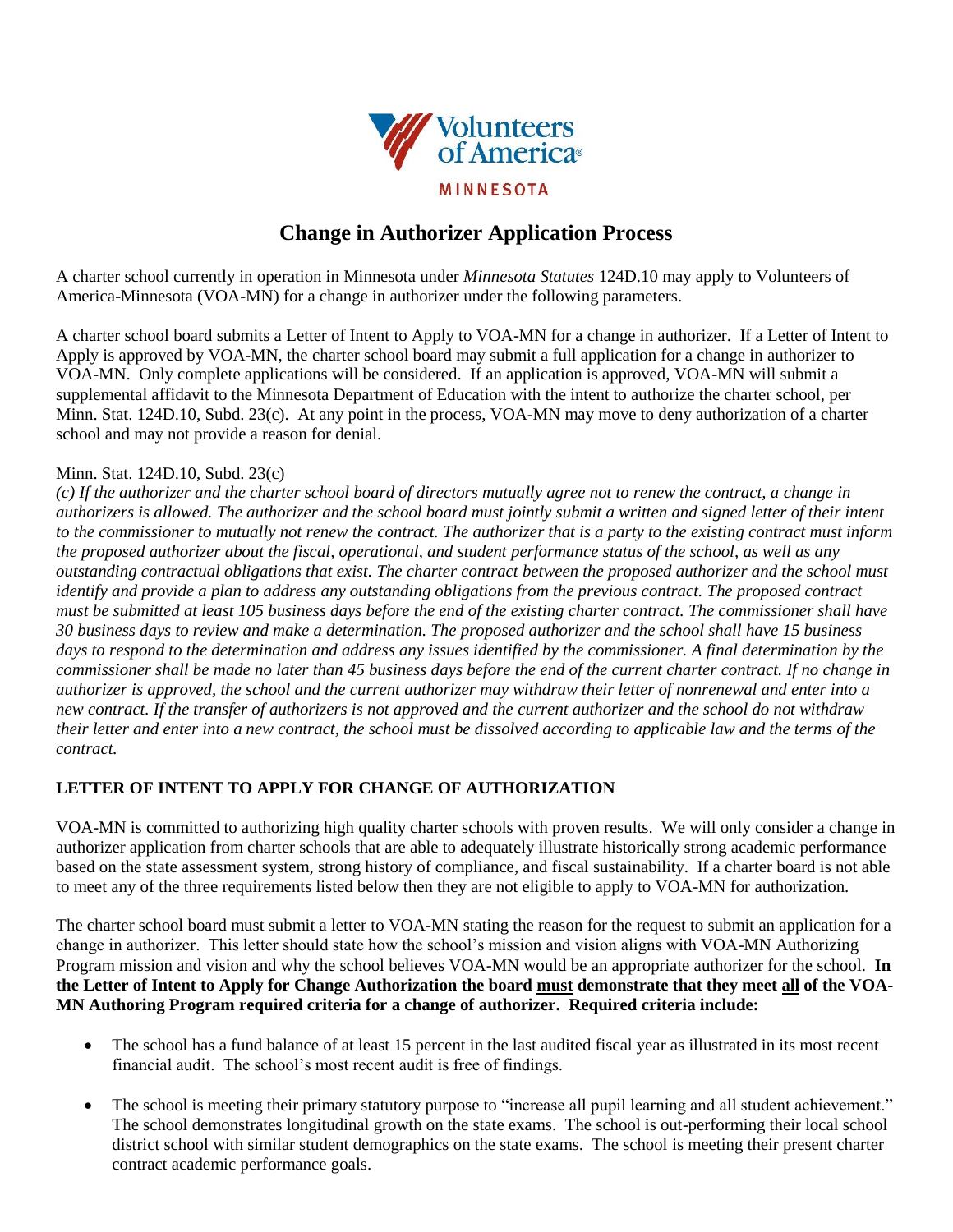- The school has been compliant with all MDE reporting deadlines within the past two years.
- The school has a service learning component to their education program.
- The school's website is compliant with all statutory requirements.

Additionally, applicants must provide the following documents with the Letter of Intent to Apply for Change Authorization:

- Letter of Mutual Agreement to terminate or not renew the charter contract. This must be a joint letter from both entities that is signed and dated by the authorizer and board chair.
- The authorizer's formal written evaluation of the school's performance. The evaluation must report on the academic, financial, operational, and student performance of the school during the present contract term. The evaluation must also identify any concerns or deficiencies discovered during the evaluation of the school.

VOA-MN will review the Letter of Intent to Apply for Change Authorization and may choose to visit the school prior to determining whether to invite the board to submit a full application. If VOA-MN invites the board to submit a full application, the board must follow the process outlined below.

### **CHANGE OF AUTHORIZER APPLICATION**

If invited to apply, the Change in Authorizer Application should address the following areas: academic program, financial management and oversight, and governance and organizational capacity following the criteria in the "Change of Authorizer Application." If the outgoing authorizer identifies any concerns about the performance of the charter school or board in documentation to VOA-MN, the board must respond to those concerns.

#### **SITE VISIT**

VOA-MN will conduct a site visit to the school prior to a decision on the application. This site visit may be completed during the review of the Letter or Intent or full application. The purpose of a site visit is to observe the learning program and meet with key stakeholders like board members, teachers, parents, school leadership, and business office staff. VOA will use information provided in the Letter of Intent, Change In Authorizer Application and related attachments, and site visit to perform an evaluation using the VOA Annual School Evaluation Rubric.

### **SUBMIT MATERIALS** *ELECTRONICALLY* **TO:**

VOA-MN Charter School Authorizing Program c/o Stephanie Olsen, Program Manager [solsen@voamn.org](mailto:solsen@voamn.org)

### **QUESTIONS**

Contact Stephanie Olsen at [solsen@voamn.org](mailto:solsen@voamn.org) or 612-270-1998.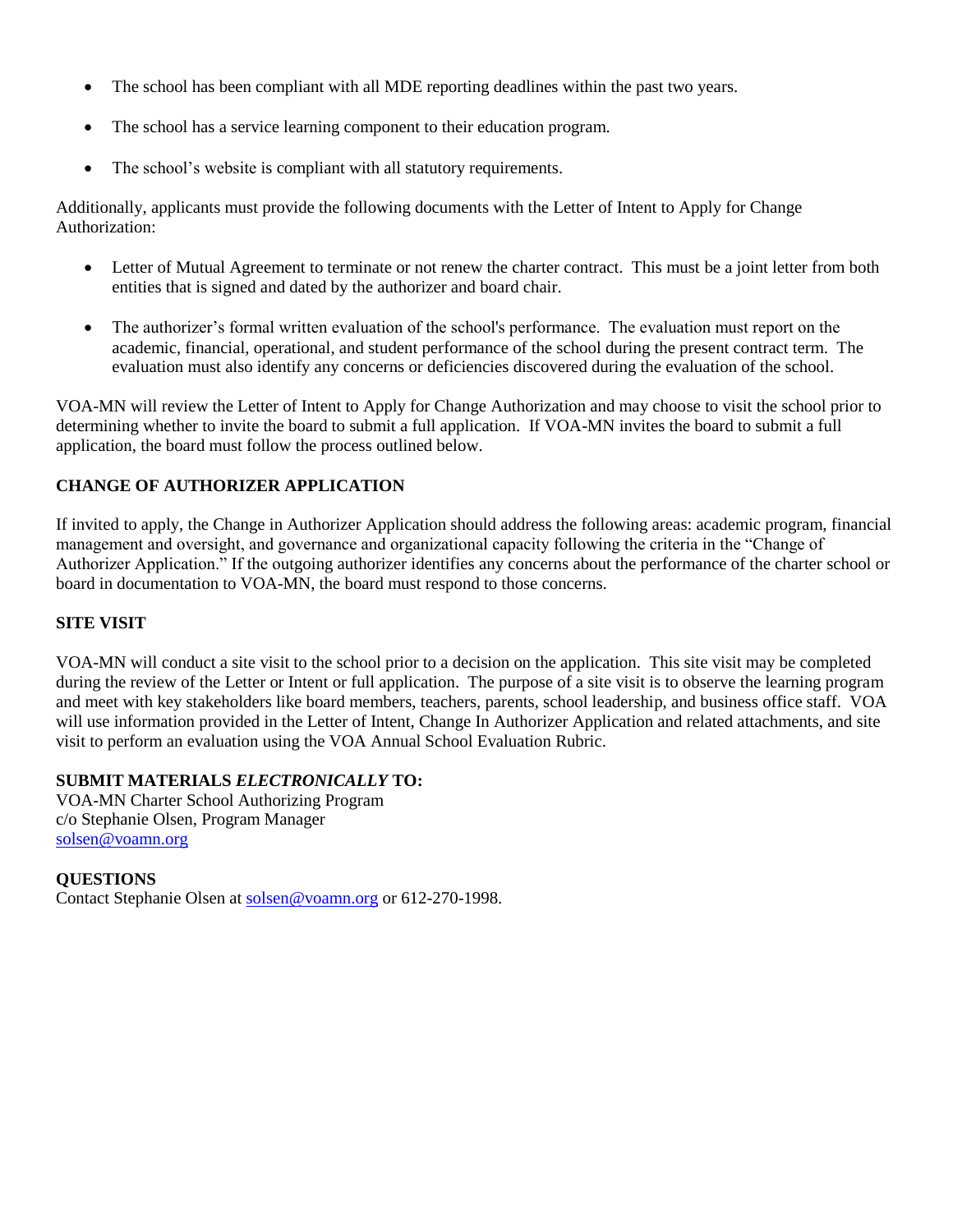

# **Change in Authorizer Application**

(Revised September 1, 2015)

### **APPLICATION DEADLINE:** December 30<sup>th</sup>.

## **DOCUMENTATION**

Please provide the following information as part of your application for a change in authorizer:

- Two most recent annual reports
- Two most recent financial audits
- Complete board meeting packets from February through June of the most recent fiscal year.
- Board roster which includes: member names, positions, group represented, election term, and an explanation of the expertise each member brings to the board.
- Copy of the current board meeting calendar.
- Copy of the board meeting minutes from February through June of the most recent fiscal year.
- Previous and current year budget and year-to-date actuals
- Board's director evaluation policy and process
- Four years of school academic longitudinal data based on the state exams (can be pulled from the MDE website).

## **EXECUTIVE SUMMARY**

Please provide a brief narrative explaining the school's history and highlighting the school's accomplishments over the previous charter contract period.

## **SCHOOL PROGRAM**

### **Learning Program**

Describe the guiding educational philosophy of your school. Provide an overview of the curricula, tools, methods and instructional techniques that support the educational philosophy. Cite and explain research evidence demonstrating these curricula, tools, techniques and methods support all pupil learning and all student achievement. Describe the school's professional development plan.

### **Financial Management and Sustainability**

Describe how the school board appropriately oversees the school's financials. Explain the financial training the board members have received. How is the board structured to ensure that a significant body of people have strong working knowledge of the school's financials (e.g. describe the board's committee structure and treasurer's involvement in oversight).